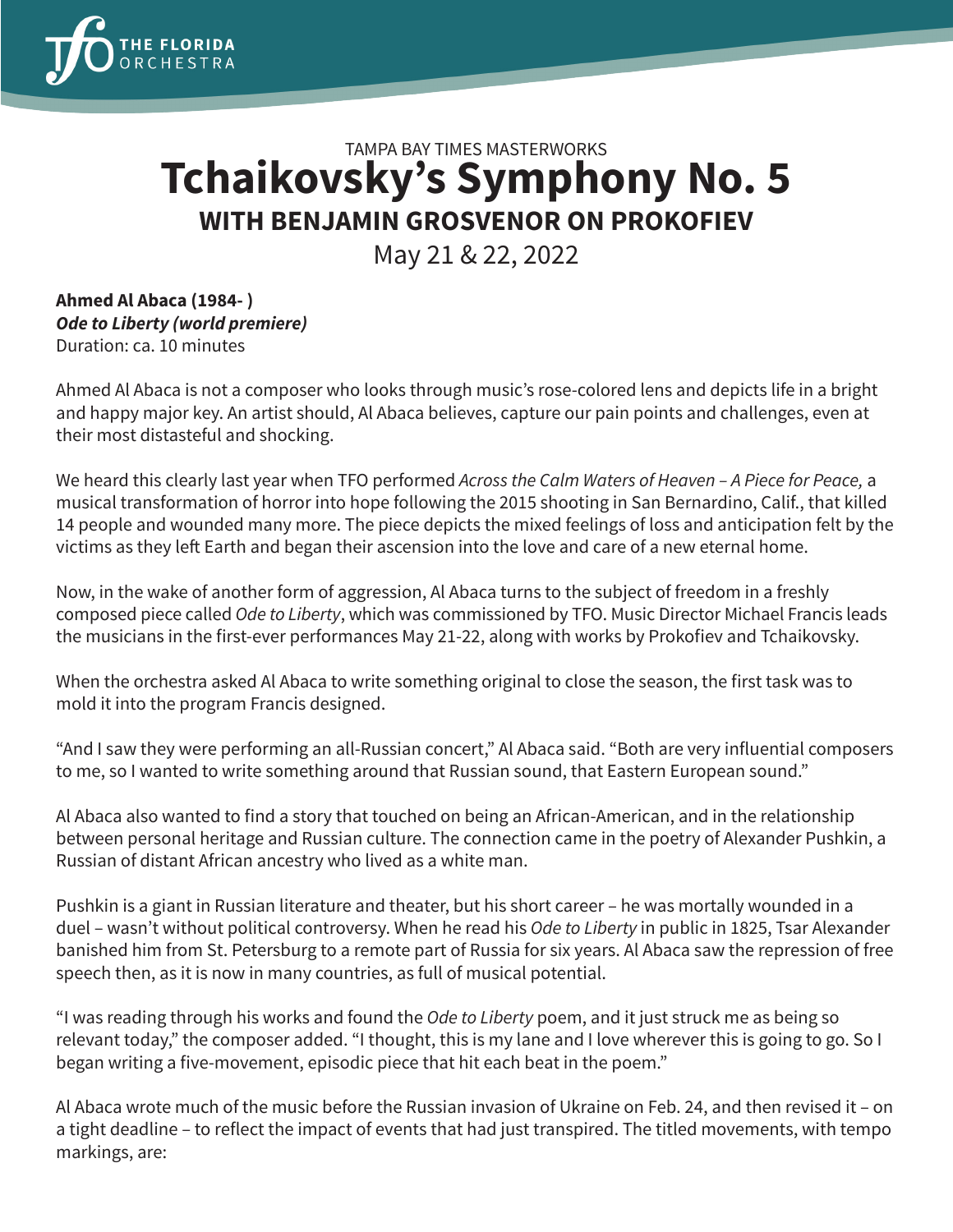

- 1. *I Sing of Freedom's Victorious Fire* (moderato processionale)
- 2. *Thou Inspired Hymns Audacious* (allegro furioso)
- 3. *But Woe Betide the Commonwealth* (andante empatico)
- 4. *The Thoughtful Singer's Gaze* (adagio con moto)
- 5. *The People Joyous, Their Freedom Vernal* (allegro triumphant)

Everyone attending the TFO performances will hear the work for the first time. Francis believes Al Abaca's "immediacy'' and artistic reaction to global turmoil is both exciting and critical.

"This was an opportunity for him to write something new for us,'' Francis said. "Ahmed is an important American composer with powerful ideas, so this is a wonderful chance to end the season on a special note.''

## **Sergei Prokofiev (1891-1953)** *Concerto for Piano No. 3 in C major, Op.26*

Duration: ca. 26 minutes

Prokofiev's *Third Piano Concerto* is a virtuosic showpiece that unfolds as brazenly raw and exposed, prickly and complex, introspective and economical. Packing these qualities together in a concert is a test for young pianists who choose it as a vehicle to enter their profession or to impress listeners with their knife-sharping skills as they mature.

Such was the case in 2000, as TFO patrons might remember, when a young Chinese artist named Lang Lang delighted audiences with his keyboard chops. Fast forward two decades later, and the challenges of this daring work will keep the British pianist Benjamin Grosvenor on alert in this final Masterworks program under the baton of Music Director Michael Francis.

The concerto may be a century old, but in many ways it feels like a strikingly modern piece. Grosvenor doesn't believe listeners will struggle with it at all.

"I don't think so because it's an incredibly spirited work with a great energy to it and actually very approachable for audiences of all ages,'' said the 29-year-old pianist from Westcliff-on-Sea, just east of London. "Performing it live is a thrill – it's a real ensemble piece with the orchestra, making it all the more fun to play.''

Grosvenor has been turning heads since he began studying piano at age 6, and then at 18 after winning the keyboard final in the 2004 BBC Young Musicians Competition. He keeps a handful of concertos in his back pocket, and enjoys the Prokofiev for the sweat equity it demands.

"It's a tour de force for the piano, but Prokofiev writes so beautifully for the instrument and it really is a joy to play,'' he said. "This piece takes on another dimension when you put it together with the orchestra, as the writing for everyone is so colorful and inventive, and every part is integral to the fabric of the work.''

The concerto is symmetrical in that all three movements are roughly the same length, about 10 minutes each. But the balance ends there. A sense of forward motion drives the lyrical first movement, which opens quietly with a sweet clarinet melody, the soloist jumping in with the first subject and blazing through a tumultuous orchestral thicket that ends with a comic thump.

In the andantino that follows Prokofiev introduces a theme with five variations, the myriad tempo changes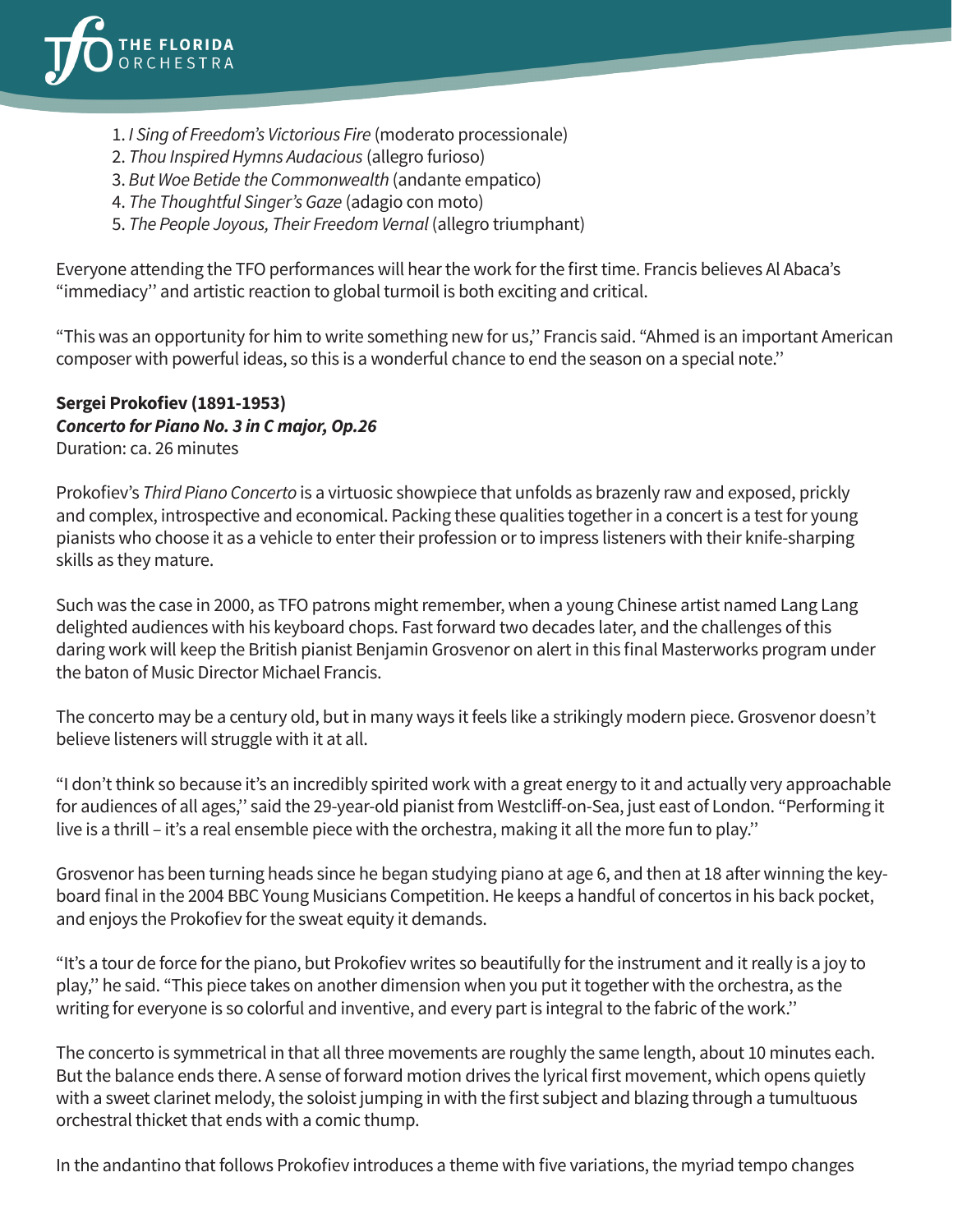pushing the pianist to a physical limit. The hand movements alone are a choreographic marvel, worthy of a Balanchine ballet atop a keyboard. The finale unfolds as a traditional rondo – statement and restatement – and the orchestra builds so much energy as to compete with rather than complement the soloist. In the end, both parties shake hands in a rousing coda.

The concerto embraces all of Prokofiev's "phases,'' or musical characteristics, in being traditional, innovative, precise, lyrical and comic. The music writer and author David Dubal has called it "a perfect score'' that fuses "classical form, motoric energy, Russian melody, pungent harmony, wit, and gaiety into a gorgeous orchestral frame.''

## **Peter Ilyich Tchaikovsky, (1840-1893)** *Symphony No. 5 in E Minor, Op. 64* Duration: ca. 44 minutes

On the freezing night of Oct. 20, 1941, the German army surrounded Leningrad, laying much of the city to waste through insistent barrages, cutting off its residents from food and supplies.

But even as bombs exploded nearby, the Leningrad Radio Symphony Orchestra continued its performance of Tchaikovsky's *Symphony No. 5,* managing to finish all four movements without noticeable distraction. With its underlying theme of victory through strife, the music stole the hearts of the audience that night at Philharmonic Hall, as well as many Londoners listening to a radio broadcast.

Attached to supreme musical technique, Tchaikovsky's brand of emotionalism has been a powerful tonic, one reason his music stays at the center of the repertoire. The last three symphonies, concertos, ballet scores, and tone poems are universal brands, and continue to prove their worth at the box office.

The Fifth Symphony has no links to literary or non-musical ideas, but makes use of a cyclical theme to connect all four movements. After finishing it in 1888, Tchaikovsky was typically moribund: "I have become convinced that the symphony is unsuccessful. There is something repellent about it, a certain patchiness, insecurity and artifice. All this causes me a deep torment of discontent.''

Of course, Tchaikovsky couldn't have been more mistaken about his latest creation, and today the work is often defended as a serious masterpiece *despite* its popularity.

The opening development carries a dark mood that leads to turmoil, and is the only part of the symphony where Tchaikovsky left a program note: "Complete resignation before Fate, or, before the inscrutable designs of Providence.'' The cascading themes that follow show the composer's brilliance as an orchestrator.

Then, in the beautiful cantabile movement, Tchaikovsky introduces one of his most magical melodies, issued by the French horns (fans of John Denver may note a similarity between this theme and *Annie's Song*). A light waltz carries the third movement, with some orchestral fluttering reminiscent of *The Nutcracker,* and marks the first time a waltz has replaced the traditional scherzo in a symphony.

In the finale, a motto from earlier in the work reappears, a stentorian theme played by the lower strings. Here, Tchaikovsky sheds his cloak of gloom and embraces the light. The symphony shifts from the home key of E minor to the radiant major, and builds a propulsive crescendo so common in his best-loved works.